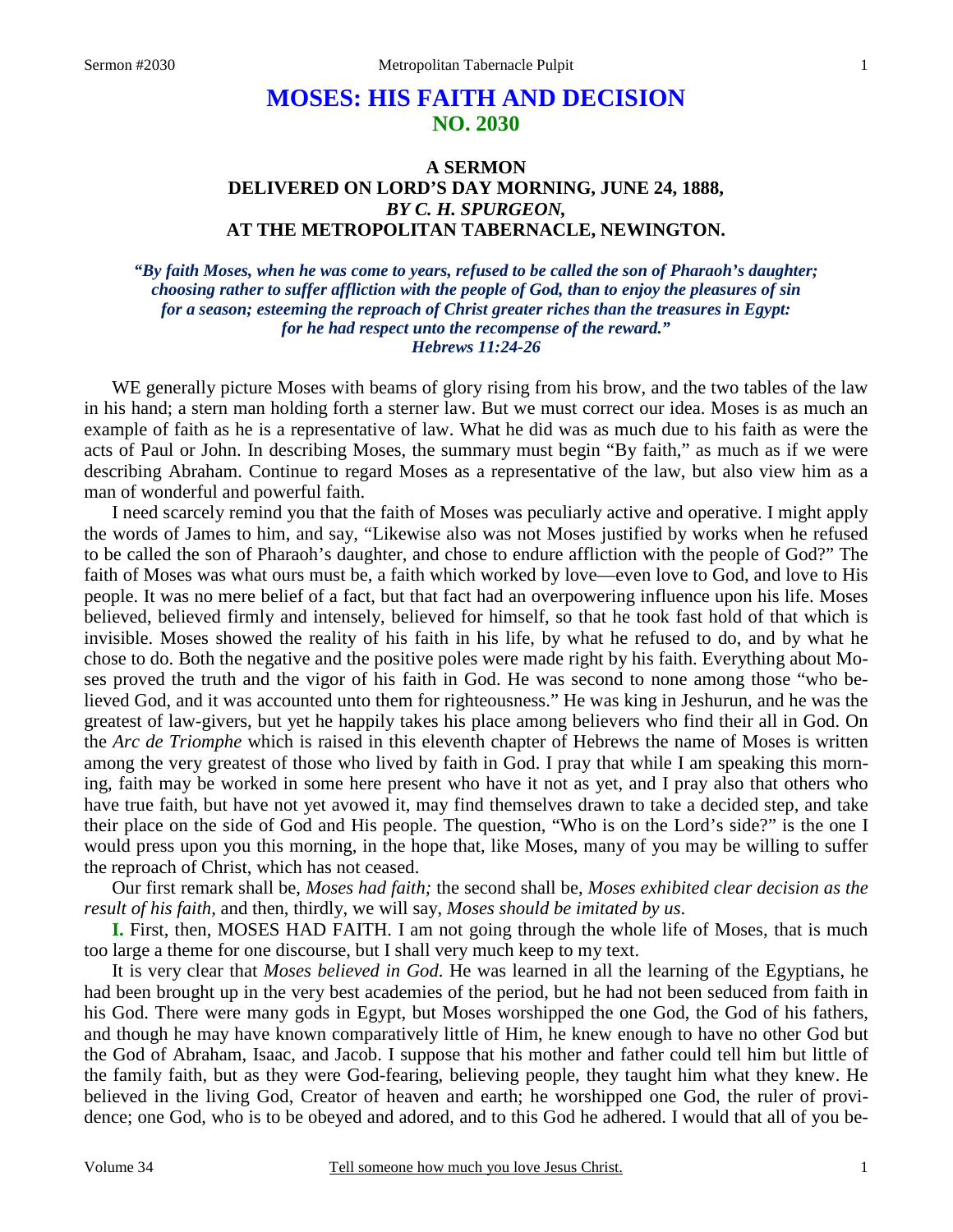lieved in the living, personal, working, ever present God! In these days many do not believe in a personal God, but in some sort of force or mystic energy, they know not what. This is virtually to have no God at all. To Moses the existence and ruling power of God were the greatest facts of life. He believed in the one living and true God, bowed before Him, desired to be found serving Him, and to have Him as his friend, even though this should put him in opposition with the entire world. Although the pomp, and power, and glory, and wisdom of the ruling nation were all on the side of idols, Moses worshipped the one God, for in His power and Godhead he solemnly believed.

In the next place, *Moses believed that the Israelites were the chosen people of God*. This, of course, he had learned from his parents, and he heartily believed it, though it certainly did not look to be true. If the seed of Jacob were the people of God, why were they left under oppression? Why were they enslaved by Pharaoh? Why were their children doomed to die? Could the elect of God be left in so evil a plight? If God was the God of this people, why are they made to endure affliction? Perhaps they told him that God had revealed unto their fathers, that they were to go down into Egypt, and to be strangers in a strange land, but whether or not, it was the solemn conviction of Moses that the living and true God had chosen the seed of Abraham to be His people, and had taken them into covenant with Himself. They were the election of grace. For this cause Moses loved them, and desired to be numbered with them. Certainly, they were not in themselves a very lovable people; there was much about them that must have saddened the heart of Moses. They were ignorant, while he was educated; they had been debased by slavery, while he was of that brave disposition which is nourished in freedom. When he himself attempted to be their champion, they did not receive him. He found two of them striving together, and when, with gentle words he would have made peace between them, one of them replied, "Who made you a prince and a judge over us?" Yet Moses said to himself, "Whatever they may be, they are the people of God and I will be one of them."

Even to this day the Lord has a chosen people, a remnant according to the election of grace. Looking critically at the church of God, we soon detect much that is faulty, many shortcomings and many grievous evils, yet the church of God is God's choice, and we may not despise it. I can say of God's people—

#### *"These are the company I keep; These are the choicest friends I know."*

If they are good enough for God, they are good enough for me. If you never join a church till you find a perfect church, you must wait till you get to heaven, and if you could go there as you are, they would not receive you into fellowship. Consider who the people are that acknowledge God in their lives, which hold the truth as it is revealed, who believe the Holy Scriptures, and worship God in the Spirit, having no confidence in the flesh. Cast in your lot with these people however poor and common-place they may be. If they are not all you would like them to be, neither are you yourself all you would like to be, but simply, because you believe them to be the people of God, cast in your lot with them, begging the Lord to have mercy upon you, and deal with you as He is likely to do to those who fear His name.

*Moses further believed that the reproach which fell upon his people was the reproach of Christ*. It is said that he "esteemed the reproach of Christ greater riches than the treasures in Egypt." But Christ was not there. Christ as yet had not been born into the world. How could the reproach of Israel in Egypt be the reproach of Christ? This shows us that the Christ was always one with His people. Even as the church is the body of Christ now, so were the Lord's people the body of Christ of old. The Lord Christ so sympathized with Israel in Egypt, that what they bore He bore. "In all their affliction He was afflicted, and the angel of His presence saved them." Jesus is that "angel of His presence." Brethren, it is a grand thing to discover and know by faith that the reproach which falls upon the people of God is the reproach of Christ. When Stephen was killed, it was Stephen, was it not, that died? Yes, but Christ stood up from His throne that day. When Christ spoke to Saul on the road to Damascus He did not say, "Saul, Saul, why do you persecute the church?" but, "why do you persecute *Me?"* Christ suffers in the least of His people. The poorest and the most obscure of them, when ridiculed and put to scorn for His sake, is not alone in his grief; the head suffers in the members. The reproach of believers is really the reproach of Him in whom they believe. The reproach of Israel is the reproach of Christ, and Moses believed this.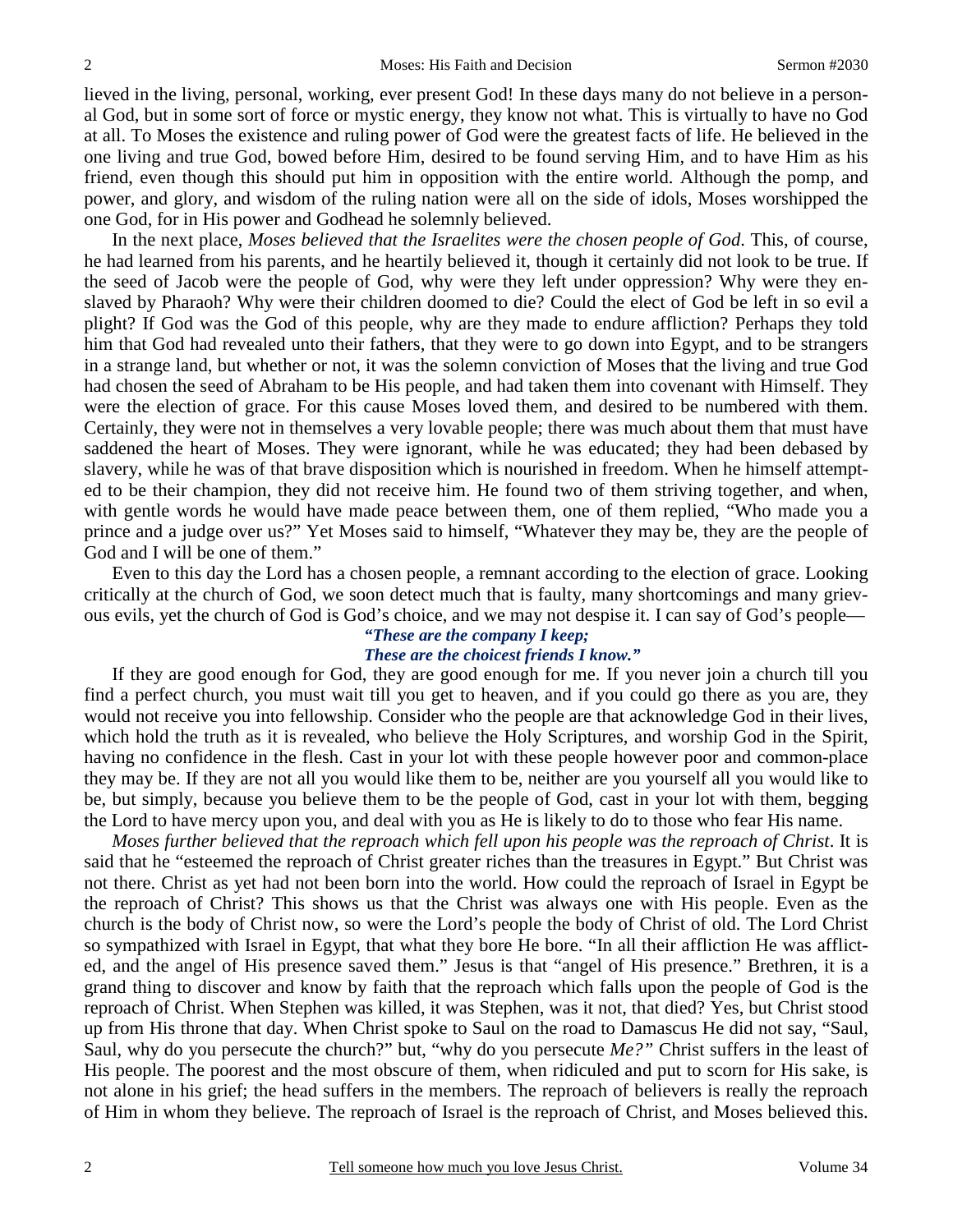"Ah!" said he, "whatever they say against these people, and whatever they do against them, they are really saying and doing against the Lord's anointed."

Furthermore, *Moses believed it to be wisest to be upon the side of God*. "He had respect unto the recompense of the reward." Adding all things up and making a deliberate calculation of the whole business, he believed that it must be right and wise to stand on that side which was in agreement with the living God. He made up his mind that he would be where the Lord was. Now, dear friends that is a wise conclusion to come to, is it not? Should we not be on the side of God? We are His creatures, should we contend with our Creator? He has been infinitely good to us, ought we not to side with our Benefactor? All that He does is right, all that He permits is just, all that He advocates is pure; should we not be on that side? The other side is the side of evil and darkness, the side of the devil; should we be found there? I think not. O young man, it will be your glory to be upon the side of God. O young woman, it will be your beauty to espouse the cause of Christ. What can become of us if we are opposed to God, the good and true? Shall the thread contend with the flame, or the wax with the fire? If we are on the side of God, we are on the right side, and being on the right side, we shall have peace of conscience, and rest of heart. The right must ultimately win the day, but even if it were not so, a brave heart is content with being right. Is it just? Is it true? Then put down my name as a soldier in that army.

It must be well to be upon the side of God, because God's worst is better than the world's best. Did you notice how Moses put it? He brings forth affliction, and he esteems it to be better than the "pleasures of sin." Now, pleasures are certainly better than afflictions, according to any ordinary judgment, but Moses came to this conclusion, that although affliction might be God's worst, it was better than the pleasure of sin, which is evil's best. He mentions reproach, which is one of the bitterest kinds of affliction, for many a man can bear pain, but cannot bear ridicule. Moses set down reproach, and he counted it to be better than the treasures in Egypt. Yet the treasures in Egypt were the best things in Egypt—its gold, its horses, its fine linen, and the many things that made Egypt famous. I say he put all these down in the schedule, and then preferred the reproach of Christ to them all. God's fast is better than Egypt's feast. Thus he calmly and deliberately made his decision, and said, "I throw in my lot with the people of God. I take their God to be my God, and where my duty to God may call me, there will I go."

Next, dear friends, note this—*Moses had faith in a future judgment*. He looked beyond the present, for he "had respect to the recompense of the reward." It is dangerous to be always looking at things from one point of view. If we could go quite round, and see things from the future, looking back upon them rather than forward to them, how different they would appear! "Oh!" said a lady to her minister, "I find great pleasure in going to the play. There is the pleasure of anticipation, there is the pleasure of enjoying it, and there is the pleasure of thinking it over afterwards." "Yes," said her minister, "I know all that, madam, but there is one pleasure you have forgotten, namely, the pleasure of meditating upon it on a dying bed." She shrugged her shoulders; she could see no pleasure there. I wish that men would estimate their pleasures by that rule. How will they look when they lie dying? How will they appear when they stand before the judgment seat of God? When I have once come into eternity, and have to spend it according to the final sentence, how shall I look back upon what I have done? As a Christian man, how shall I look back upon wasted opportunities and idleness in my Master's vineyard? As an unbeliever, how shall I regard wasted Sabbaths, rejected entreaties, a neglected Bible, a disregarded mercy seat? If we could only view things in that clear light which beats about the eternal future we should avoid a thousand mistakes. View the course of life as Moses did, in connection with the recompense of the reward, and a resolve will be taken which will make you commence a life for God and holiness.

Let me not quit this point till I have said that *Moses had a personal faith by which he realized the whole business for himself.* He did not say, "Yes, there is a God undoubtedly, and these are God's people, and there is an end of it," but he said, "There is a God for me to worship, for me to trust, for me to obey. Here are God's people; I resolve to be numbered with them. Their God shall be my God. I will be one of the sheep of His pasture, and take my part with His flock; if they suffer, I will suffer with them; if they rejoice, I will wait to rejoice till they rejoice."

*His faith led him on to personal action*. He did not say, "I am placed by providence in the palace of Pharaoh, and so I am not called upon to suffer like the rest of my race." No, no, but he refused to be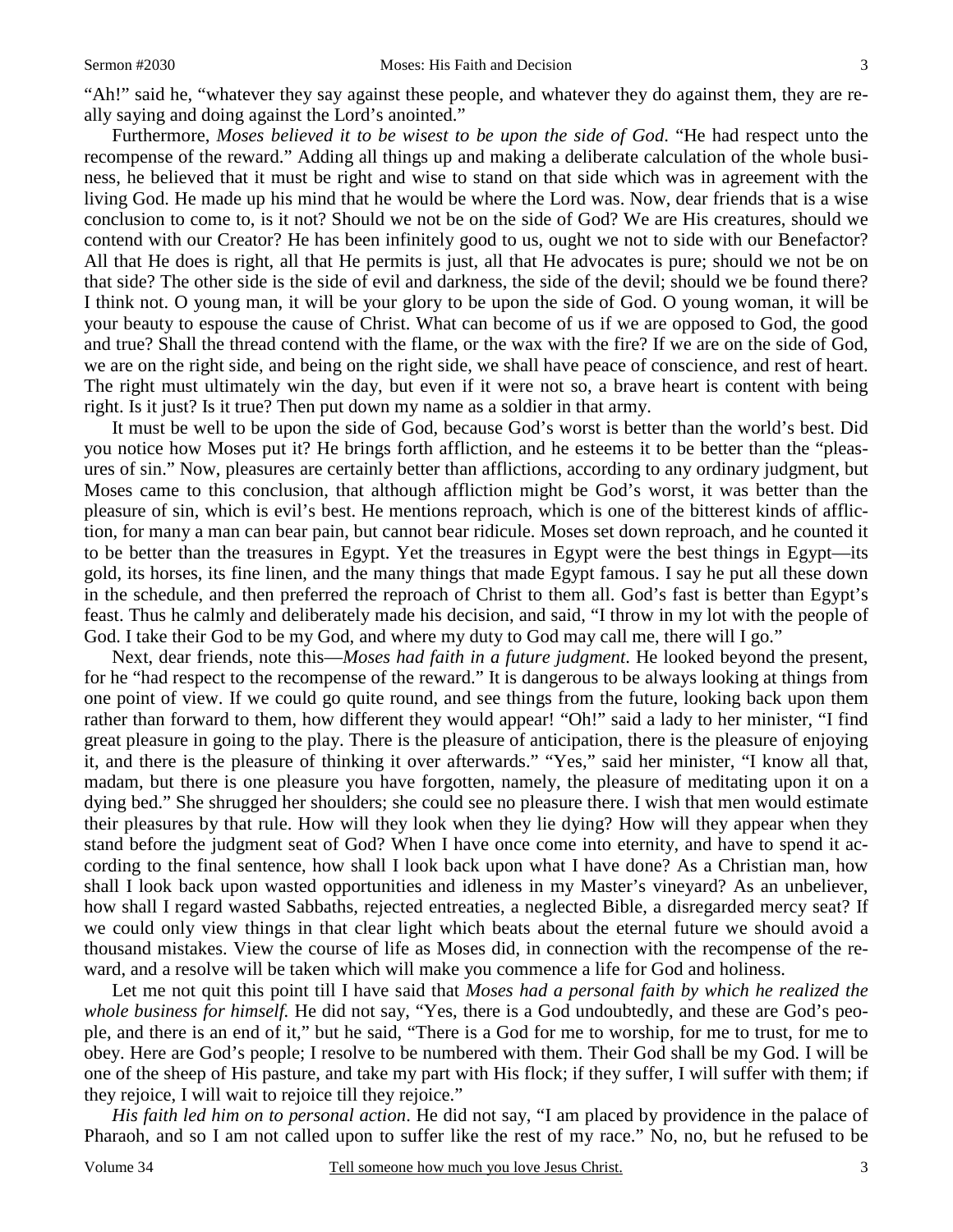called the son of Pharaoh's daughter. He did not say, "I am so circumstanced that I need not suffer, and therefore I will keep out of the general trouble as well as I can." You know how men feel, that there is nothing like keeping on the warm side of the hedge. Moses resolved that he would suffer affliction with the people of God. Moses would be on a level with his brethren. He declared himself to be one of the despised nation. The reproaches of them that reproached Christ in His people fell upon him.

This was the faith of Moses, a real personal faith. Come, dear friends, ask yourselves, have you all such a personal faith in God? I tell you, if your faith is not personal and practical faith, it is not worth two pence. It will do you no good, either here or hereafter. It will leave you lost to God if it leaves you still a friend to the world, and an alien from the people of God. Oh, that you may say from your heart, "This God is my God forever and ever. He shall be my Guide even unto death."

Faith in Moses was the foundation of the whole building of his life. Have you faith? Then every good thing will come of it. Have you no faith? Then you have no beginning from which a happy end can come. How can you read your title clear to mansions in the skies, when you do not, as yet, know the first letters of the alphabet of grace? You can never build up a character such as God will approve, for you have not even laid the first cornerstone of faith.

**II.** Our second point is this; MOSES EXHIBITED A CLEAR DECISION. Oh, that the Spirit of God would work the like in all of us!

Note, first, *the time of his choice,* "When he was come to years." We do not know the exact time to which this refers. When he was forty years of age he visited his brethren, but his mind may have been made up long before. It was "when he was come to years." I suppose that means early in life, as soon as he was of full age. Why not earlier still? He was in Pharaoh's court under many influences, which may have prevented an earlier confession. We are not sure that God had yet spoken to his heart, so as to make him feel the importance of following the Lord fully. Anyhow, it was in early life that he declined the world and chose his God. It is a grand thing for young people to decide for God soon; it will save them from a thousand mistakes, and bring them a thousand advantages. Early piety leads on to eminent piety; he who begins his journey early travels far in the day. The great bulk of those who have distinguished themselves in the church of God will be found to have been converted while they were yet young. "When he was come to years." Does some youth here claim that he has not yet come to years? I answer—Is this so? Why, the other day you were demanding of your father certain liberties because you felt yourself quite the man; I find that lads nowadays become men earlier than they used to do. I wish they would take upon themselves ripe responsibilities as well as covet ripe privileges, Oh, that they would act as Moses did when he came to years! If you feel you have come to years in one way, admit that you have come to years in another way, and say, "Now is the time when I must come right straight out and be a Christian man." You young women who do not care to be called girls any longer, I pray you give your hearts to Christ; the sooner you are decided the better.

Still it is said, "when he was come to years," as much as to say, that whatever his decision was while he was yet young, that decision was carried out more practically when he was come to years. We do wish to see young people converted, but we wish it to be as thoughtful a conversion, as clear and deliberate a change as if they were advanced in age. We trust that their following years will confirm what they do in their youth. Now, what do you say, men and brethren of mature years? If you could lay aside your religious profession and begin again, would you still make today the decision which you arrived at when you were young? Oh yes, we can say, and do say—We have lifted our hand unto God, and we cannot go back, and instead of wishing to go back, we lift both hands now, and cry—

#### *"'Tis done, the great transaction's done, I am my Lord's, and He is mine."*

We do not wish to retreat from the covenant of our youth, or draw back from the bond of our baptism into Christ of long years ago. We repeat the vow, and cry, "Bind the sacrifice with cords, even unto the horns of the altar." Moses decided for God early in life, but he also decided when he was capable of forming a mature and deliberate judgment.

Moses went about arranging his life like a man of business, and decided wisely, but we must note well *the prospect which he gave up*. He "refused to be called the son of Pharaoh's daughter." To be the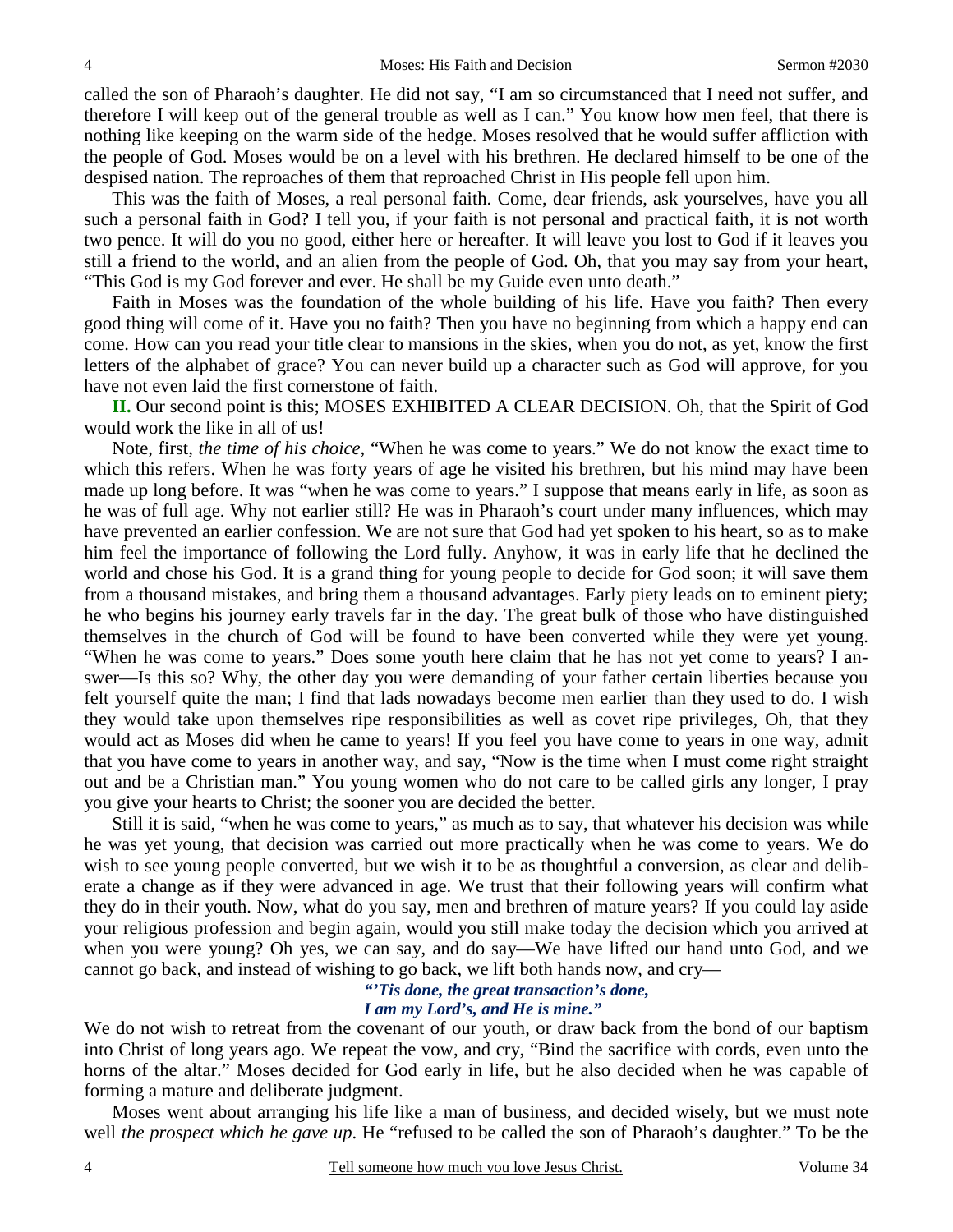son of Pharaoh's daughter made him a prince of Egypt. Some have thought that the Pharaoh then reigning had no other child but this daughter, and that her son Moses would have succeeded to the throne of Egypt. We cannot be sure of that, though it may have been so. The son of a princess has noble rank and grand opportunities. Wealth was evidently to be had; the treasures of Egypt were before him. Honor was his already, and as he grew older titles would multiply upon him. But he said firmly, "No; I cannot be an Egyptian. I am an Israelite, and I prefer the privileges which come to me from Father Abraham to those which come by Pharaoh's daughter. I cannot relinquish my part in the promise and the covenant, but I can and will relinquish all the honors which come of Pharaoh's court." He did so; deliberately did so. "He refused to be called the son of Pharaoh's daughter."

A great many would say—"What a fool he was to give up what others covet!" I fear that many of you professors would not lose a situation for Christ. Some of you could not lose a shilling a week of extra pay for the Lord. Ah me, this is a miserable age! Go with a lancet throughout these Isles, and you could not get enough martyr blood to fill a thimble. Backbones are scarce, and grit is a rare article. Men do not care to suffer for Christ, but they must be respectable, they must vote in the majority, they must go with the committee, and be thought well of for their charity. As to standing up and standing out for Christ, it is looked upon as an eccentricity, or worse. Today if a young man proposed to sacrifice his position for Christ's sake, father, and mother, and friends would all say, "Do not think of such a thing. Be prudent. Do not throw away your chance." Once men could die for conscience sake, but conscience is nowadays viewed as an ugly thing, expensive and hampering. No doubt many advised Moses to be called the son of Pharaoh's daughter, but he steadily refused. He deliberately divested himself of his rank that he might be numbered with the downtrodden people of God.

For a moment, I will show you *some of the arguments* which Moses must have had to meet. In his own mind, when having come to years, he began to think the matter over; many arguments would arise and demand reply. The first argument would be, *"You will be acting very unkindly to your adopted mother*—What will she say? She drew you out of the water when you might have been drowned, she took you home, she saw that you were nursed and cared for; she has had you trained and educated. She has spent no end of money on you; there is nothing you could wish for but what she has supplied it; her heart is entwined in yours, and now, having come to years, if you refuse to be called her son, it will be a very sad return for her love." Natural affection has often proved a serious difficulty in the way of grace. The Lord Jesus has said, "He that loves father or mother more than Me is not worthy of Me, and many are thus unworthy." In the case of Moses, a sense of honor would join with affection. He knew that it was right to refuse to be the son of Pharaoh's daughter, but still, there was something to be said on the other side, for how could he disown a tie which the hands of love had fastened? Could he rend that fond connection? Could he persist in saying, "I am no Egyptian"? I doubt not that he felt, "I should be playing the hypocrite if I professed to be of Egypt, and I must tell the princess as gently as I can, but still most firmly, that I cannot be called by her name, for I am the son of Amram, of the tribe of Levi, of the seed of Jacob." Moses was an Israelite, indeed, and he would not conceal his nationality nor renounce it by becoming a naturalized Egyptian. Though it should tear the heartstrings of his foster mother, and be even as a sentence of death to himself, yet he would take his stand. Moses thus proved his faith to be stronger than that of many who are mastered by family ties, and held captive by the bonds of earthly love. Unequal yoking is the ruin of thousands. The friendship of the world is the blight of piety. Happy are they who love Jesus more than all!

Next, there would come before the mind of Moses the plausible argument, *"Providence has led you where you are, and you ought to keep your position."* When Moses looked back he saw a remarkable providence watching over him in the ark of bulrushes, and bringing the Egyptian princess down to that particular part of the Nile to bathe. How singular that she should see the ark, and save the life of the weeping babe! Could he fly in the teeth of providence by relinquishing the high position so specially bestowed? Thus would flesh and blood reason. How often have I heard people excuse themselves for doing wrong by quoting what they call providence! Arguments from providence against positive commands are ingenious deceptions. Providence is of God, but the lesson which we draw from it may be of the devil. When Jonah wanted to flee to Tarshish he went down to Joppa, and found a ship going to Tar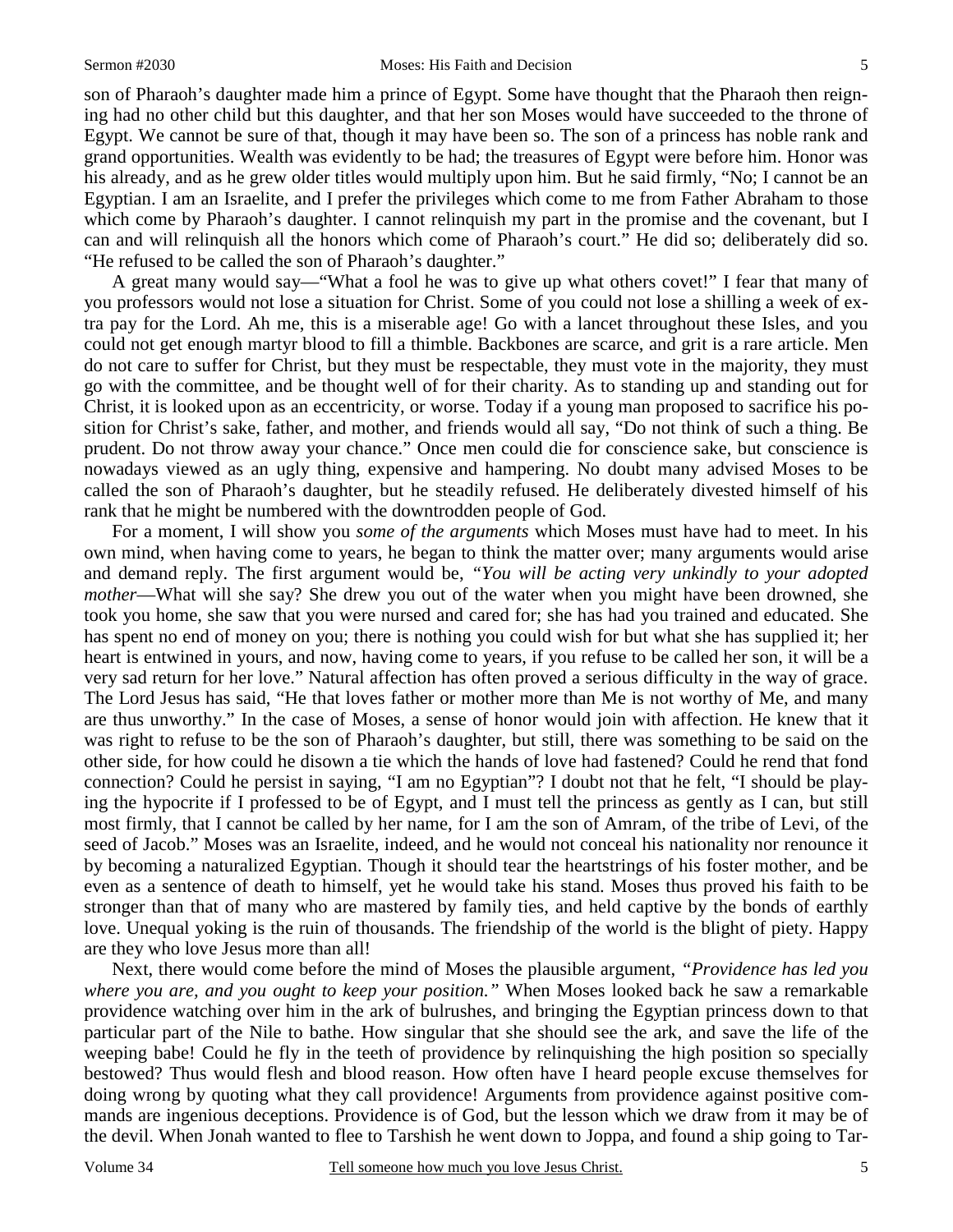shish. How providential! Nothing of the sort! When Cain killed his brother Abel was it providence which found the club? Whenever a man wants to do wrong he will find opportunities at hand, but let him not excuse his wickedness by the apparent opportunity for it. Be afraid of that kind of providence which makes sin easy. When providence comes across you in doing right, do not give over your gracious purpose, but know that it is sent to try you, whether you can serve the Lord under difficulty. A providence which chimes in with your natural inclination may be a stone of stumbling by which your hypocrisy will be made clear. Moses felt that providence did bring him into Pharaoh's court, but he also felt that it brought him there that he might be put to the test to see whether he would come out of it for the Lord's sake. Do not believe in the reasoning which suggests that providence would have us slide along an easy, though evil, way. Providence, if it is read aright, never tempts to sin, though it may put before us trials for our faith. Our rule of life is the commandment of the Lord, not the doubtful conclusions which may be drawn from providences.

Yet another argument may have met Moses, for it is one which I have heard repeated till I am sick of answering it. *Moses could do a deal of good by retaining his position*. What opportunities for usefulness would be in his way! See how he could help his poor brethren! How often he could interpose at the court to prevent injustice! Moreover, what a bright light he would be in his high position; his example would commend the faith of the true God to the courtiers and great ones; nobody could tell what an influence would thus be exercised upon Egypt. Pharaoh himself might be converted, and then all Egypt would bow before Jehovah. Thus have we met with brethren who say, "Yes, I am in a church with which I do not agree, but then, I can be so useful." Another cries, "I know that a certain religious Union is fostering evil, but then, I can serve the cause by staying in it." Another is carrying on an evil trade, but he says, "It is my livelihood, and besides, it affords me opportunities of doing good!" This is one of the most specious of those arguments by which good men are held in the bonds of evil. As an argument, it is rotten to the core. We have no right to do wrong, from any motive whatever. To do evil that good may come is no doctrine of Christ, but of the devil. Fallen nature may wander in that way, but the grace of God delivers us from such wicked sophistry. Whatever good Moses might have thought that he could do in a false position, he had faith enough to see that he was not to look to usefulness, but to righteousness. Whatever the results may be, we must leave them with God, and do the right at all cost.

But, dear friends, do you not think that *Moses might have made a compromise?* That idea is very popular. "Now then, Moses, do not be too strict. Some people are a deal too particular. Those oldfashioned puritanical people are narrow and strait-laced; be liberal and take broader views. Cannot you make a compromise? Tell Pharaoh's daughter you are an Israelite, but that, in consequence of her great kindness, you will also be an Egyptian. Thus you can become an Egypto-Israelite—what a fine blend! Or say an Israelito-Egyptian—with the better part in the front. You see, dear friends, it seems a simple way out of a difficulty, to hold with the hare and run with the hounds. It saves you from unpleasant decisions and separations. Besides, Jack-of-both-sides has great praise from both parties for his largeheartedness. I admire this in Moses, that he knew nothing of compromise, but first he refused to be called the son of Pharaoh's daughter, and secondly, he made a deliberate choice rather "to suffer affliction with the people of God, than to enjoy the pleasures of sin for a season." My hearers, come out, I pray you, one way or the other. If God is God, serve Him; if Baal is God, serve him. If it is right to be an Israelite, be an Israelite; if it is right to be an Egyptian, be an Egyptian. None of your trimming; it will go hard with trimmers at the last great day. When Christ comes to divide the sheep from the goats, there will be no middle sort. There is no place for trimmers. Modern thought is trying to make a purgatory, but as yet the place is not constructed, and meanwhile you border people will be driven down to hell. May God grant us grace to be decided!

Notice *the lot which Moses chose*. He refused to be called the son of Pharaoh's daughter, but he chose to take his portion with the oppressed, reproached, and ridiculed Israelites. I want you to see the terms in which his judgment is expressed, for no doubt the Holy Spirit tells us exactly how Moses put it in his own mind. He chose rather to suffer "affliction *with the people of God."* Does not that alter it wonderfully? "Affliction" nobody would choose, but "affliction *with the people of God,"* ah! That is another business altogether. "These are they which came out of great tribulation, and have washed their robes, and made them white in the blood of the Lamb." I choose the "great tribulation," not because I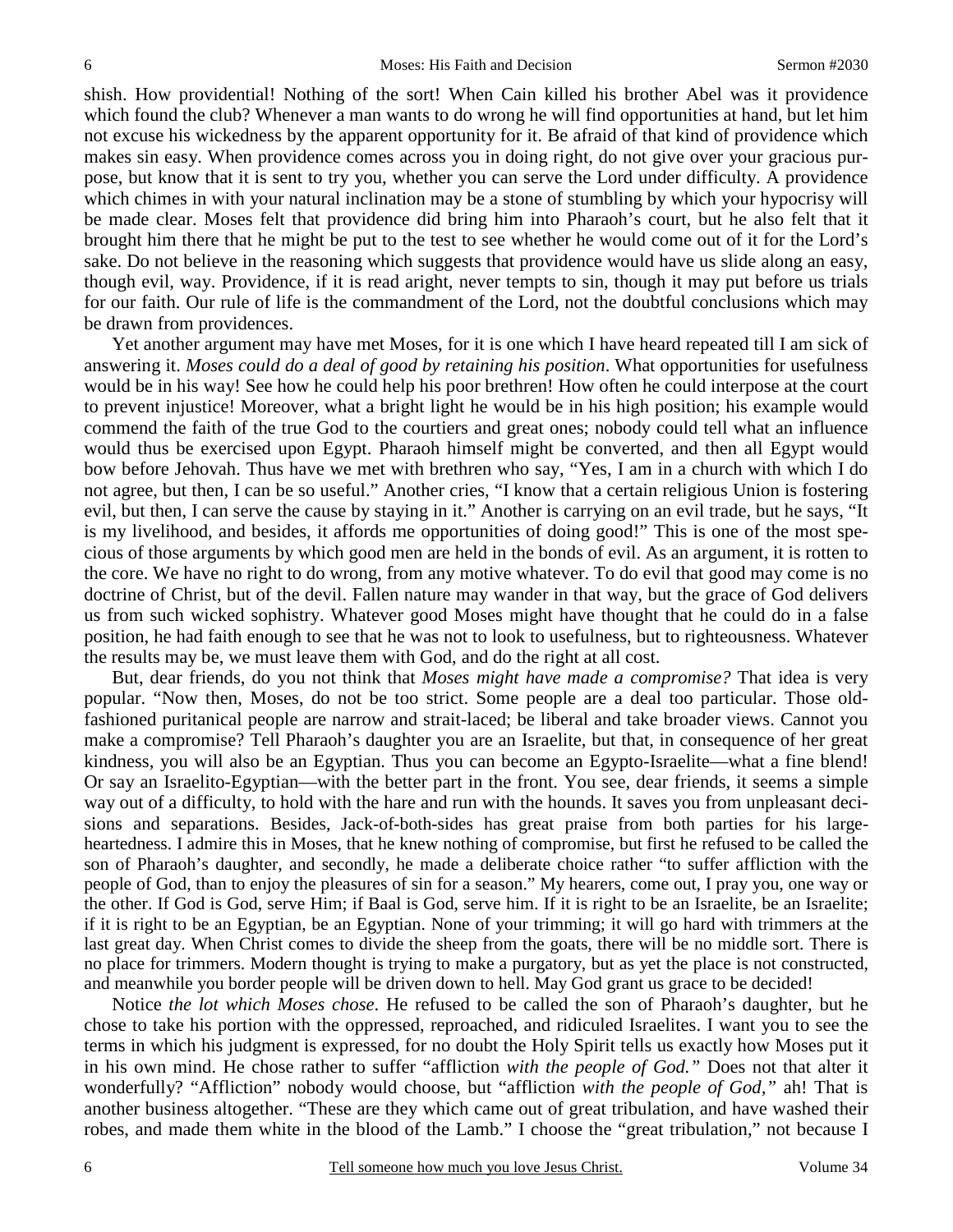like it, but because these came out of it, and have "washed their robes and made them white in the blood of the Lamb." "Affliction with the people of God" is affliction in glorious company. I was reading the other day the life of John Philpot, who was shut up in Bishop Bonner's coal-hole in Fulham Palace. There he and his friends sang psalms so merrily that the Bishop chided them for their mirth. They could have quoted apostolic authority for singing in prison. When there were seven of them, Philpot wrote, "I was carried to my Lord's coal-house again, where I, with my six fellow prisoners, do rouse together in the straw as cheerfully, we thank God, as others do in their beds of down." To be with the people of God, one would not mind being in the coal-hole. No one wants to be in Bonner's coal-hole, but better be there with the martyrs than upstairs in the palace with the Bishop. To hear the saints' holy talk, and sing with them their gladsome psalms, and with them behold the angel of the covenant, is a very different thing from mere suffering or imprisonment. *"With the people of God,"* that is the sweet which kills the bitter of affliction. Nobody here wants to go into a burning fiery furnace, but none of us would refuse to be there with Shadrach, Meshach, and Abednego, and that "fourth" who was "like unto the Son of God." I admire this in Moses, that, he does not look at half a thing. He views it all round, and, having seen it all, he forms his judgment. He did not choose affliction for its own sake, but affliction with the people of God he preferred to the pleasures of sin.

Note the next expression, "Esteeming the reproach of Christ greater riches than the treasures in Egypt." Nobody desires reproach for its own sake, but "the reproach of Christ" is a very different matter. That gives a new flavor to it. Nobody wants to stand up in yonder pillory, where everybody is hurling mud and filth at the object of their scorn, but tell me that the sufferer is the Lord Jesus Christ, and I will find you a host of volunteers to stand with Him and gather honor by sharing in His dishonor. "The reproach of Christ." Why, that is glory! Thus Moses placed things in their right light, and they seemed to undergo a complete change.

Now, notice what he said about the baits upon the other side, "Choosing rather to suffer affliction with the people of God, than to enjoy *the pleasures of sin for a season.*" See! He calls the pleasures of the court "the pleasures of sin." Why, Moses, you need not fall into vice. You could be an Egyptian, and yet be chaste, and honest, and sober, and just, and good. Yes, but he regards his proposed life as the son of Pharaoh's daughter as full of "the pleasures of sin." Now, mark this: If you believe in the Lord Jesus Christ, it becomes your duty decidedly to come out and stand on His side, and if you do not do so, the pleasures derived from your sin of omission will be the pleasures of sin. You are living a life of disloyalty to Christ, and that is a life of sin. "Whatsoever is not of faith is sin," that is to say, if you have not faith that you are doing right, you are doing wrong, and as Moses could not feel that he was doing right by being an Egyptian, whatever pleasure he might have gained from his remaining at court would have been "the pleasure of sin." Then note the word, *"For a season."* Did you hear the tolling of a bell? It was a knell. It spoke of a new-made grave. This is the knell of earthly joy*—"For a season!"* Honored for doing wrong*—"For a season!"* Merry in evil company*—"For a season!"* Prosperous through a compromise*—"For a season!"* What after that season: death and judgment!

Note once again, that Moses spoke about treasures, and as a great man in Egypt, he knew what wealth there was in the land, but he qualifies the treasures by saying, "treasures *in Egypt."* For an Israelite those treasures were nothing, since they were in a foreign land. Treasures in the land that flows with milk and honey—these were real treasures, but treasures in *Egypt* were a mockery. Moses shakes his head at them. He esteemed the reproach of Christ greater riches than the treasures in Egypt. So, you see, most deliberately, with great discrimination, Moses made his choice and kept to it, and God blessed him in it. He was preserved in the ark of grace from the hand of the enemy, and was drawn out of the waters of temptation to be consecrated to the high service of God.

**III.** I want, in the last place, hurriedly to say that MOSES SHOULD BE IMITATED BY US.

First, brethren, *we should have Moses' faith*. The things which Moses believed are true, and therefore ought still to be believed. They are as important today as when he believed them; let us lay hold upon them, and feel their practical bearings this very morning. Young men, especially, I entreat you to believe in God, and in His work of grace among His people, that you may be numbered with His chosen now, and in the day of His appearing.